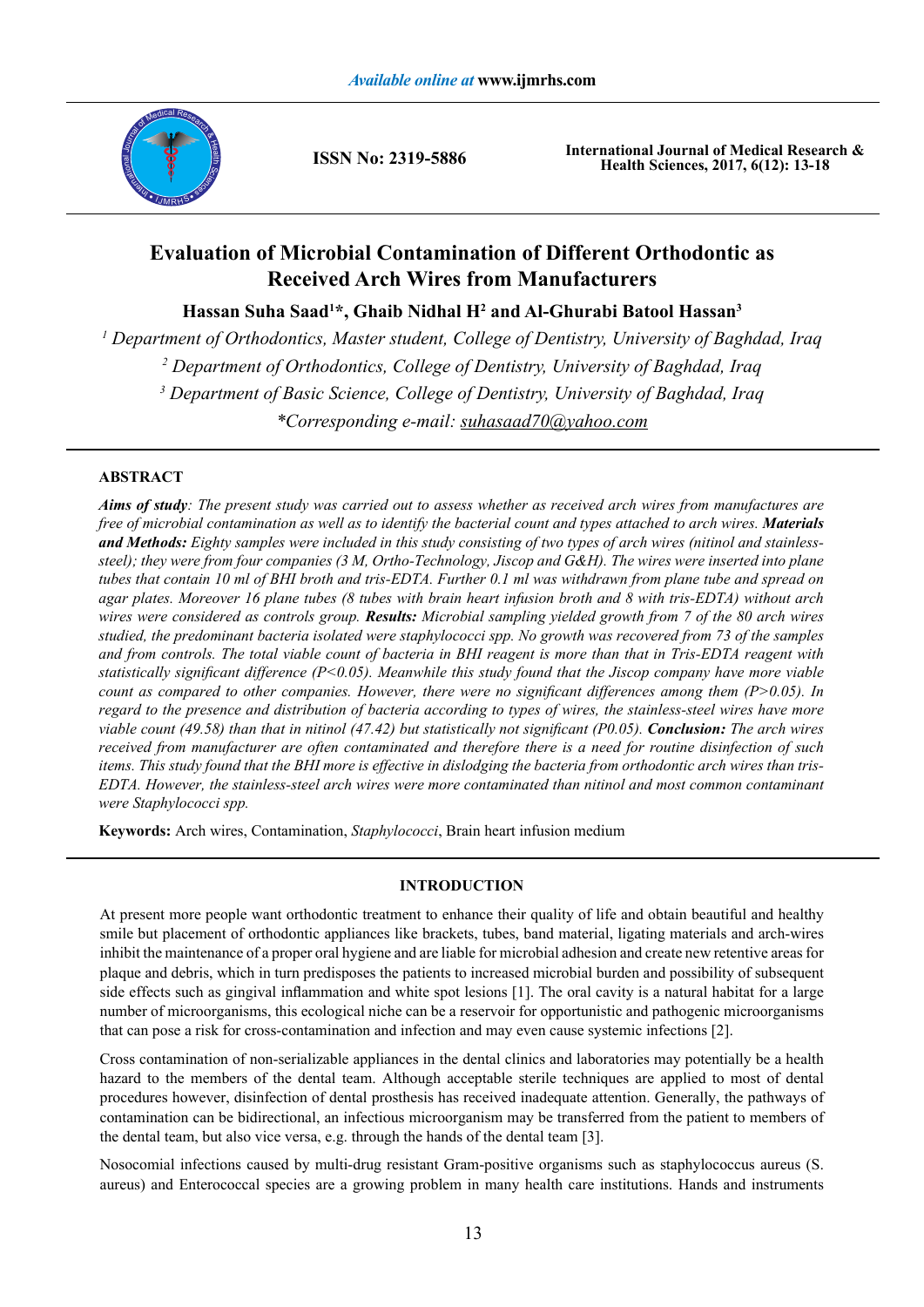used by health care workers serve as vectors for the nosocomial transmission of microorganisms [4]. The microbial contamination of the dental environment out of which some of the contaminated microorganisms such as *S. aureus*  were epidemiologically important nosocomial pathogens [5].

It has been shown that improper disinfection of the dental environment can transmit infectious diseases and prove to be a health hazard to both dental personnel, as well as patients and this can prove to be fatal for immune deficient patients. The control of cross infection and biosecurity are issues of great importance to dental practice and in recent years have attracted greater interest of health professionals due to the spread of infectious diseases such as AIDS and Hepatitis B. Various studies revealed that diseases of this kind have led to a general awareness of the risks of contamination and have changed the habits of professionals in dental clinics [6]. Therefore, the present study was carried out to assess whether as received arch wires from manufactures are free from microbial contamination as well as to identify the bacterial count and prevalence attach to arch wires.

# **MATERIALS AND METHODS**

Eighty samples were included in this study consisted of two types of arch wires (nitinol and stainless-steel), they were from four companies (3M, OrthoTechnology, Jiscop and G&H). The wires were cut in to four pieces by sterilized wire cutter then these pieces of the arch wires from both groups of each company were inserted into plane tubes that contain 10 ml of brain heart infusion broth and tris-EDTA buffer solution, and then samples were homogenized by Vortex mixer for one minute. Moreover 16 plane tubes (8 tubes with brain heart infusion broth and 8 with tris-EDTA) without arch wires were considered as controls group.

Further 0.1 ml was withdrawn from plane tube and spread by using sterile microbiological spreader on agar plates. The samples were cultured on blood agar and MacConkey agar to quantify the number of bacteria. The blood agar plates were incubated aerobically incubation for 48 hours, at 37°C and an aerobically by using a gas pack supplied in an anaerobic jar for 48 hours, at 37°C. While MacConkey agar plates were incubated aerobically for 48 hours at 37°C. After incubation, microbial counts were recorded by colony counter taking in consideration the dilution factor and expressed as colony forming unit. All colonies with different morphologies, colors, sizes were identified and then stained with a Gram-stain and examined under a light microscope and biochemical tests were performed to confirmed types of bacteria.

#### **Statistical analyses**

Data description, analysis and presentation were performed using Statistical Package for social Science (SPSS version 21). Statistical analyses can be classified into two categories: descriptive analysis for nominal variables and inferential analysis.

### **RESULTS**

Out of the 80 samples screened in this study (forty inserted in Tris-EDTA and other forty of samples inserted in BHI broth), the microbial growth was observed in 7 of samples. No growth was recovered from 73 of the samples and no growth of microorganism was also from Tris-EDTA and BHI samples without the arch wire (control). Grampositive bacteria which included Staphylococcus species were mostly isolated on blood agar plates that incubated an aerobically.

| Reagent                  | Min. | Max. | Mean | SЕ   | Median | <b>MR</b> | <b>Statistics</b> | <b>P-value (Wilcoxon test)</b> |  |
|--------------------------|------|------|------|------|--------|-----------|-------------------|--------------------------------|--|
| Tris-EDTA                | 0.00 | 107  | 2.44 | 2.23 | 0.00   | 44.5      | 2.292             | $0.022*$                       |  |
| BHI                      | 0.00 | 105  | 1.25 | 4.3  | 0.00   | 52.5      |                   |                                |  |
| *Significant at $P<0.05$ |      |      |      |      |        |           |                   |                                |  |

|  | Table 1 Descriptive and statistical test of total viable count among reagents |
|--|-------------------------------------------------------------------------------|
|--|-------------------------------------------------------------------------------|

The current results revealed that the total viable count of bacteria in BHI reagent (52.50) is more than that in Tris-EDTA reagent (44.50) with statistically significant difference between them (P<0.05), as clearly shown in Table 1. On the other hand, within all companies' wires the total viable count of isolated bacteria recorded in BHI reagent was more than that recorded in Tris-EDTA but with statistically no significant differences between reagents (P>0.05) (Table 2).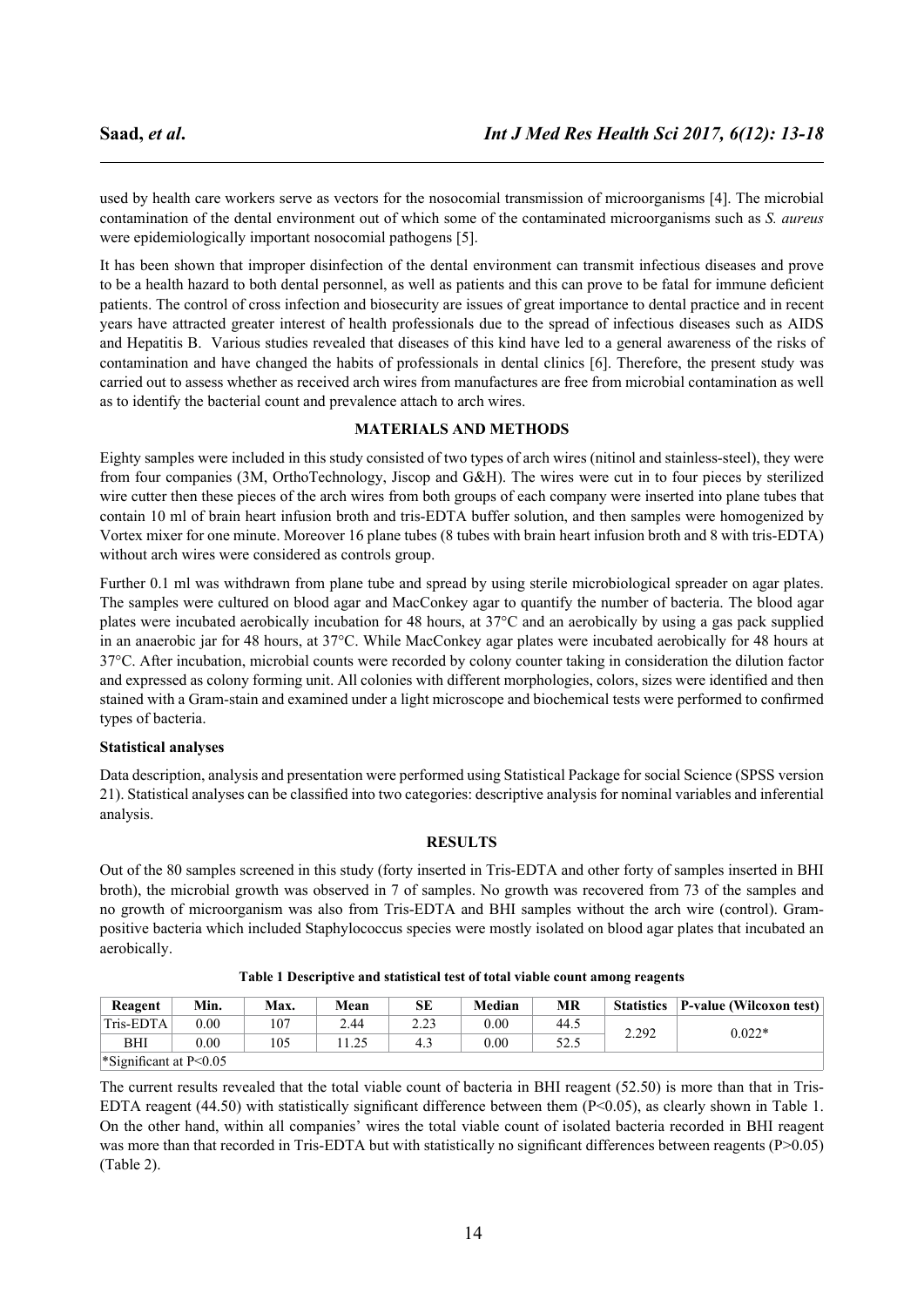| Company                                     | <b>Wires</b>           | Reagent   | Min. | Max. | Mean  | <b>SE</b> | Median   | <b>MR</b>     | Z     | P-value               |
|---------------------------------------------|------------------------|-----------|------|------|-------|-----------|----------|---------------|-------|-----------------------|
|                                             |                        | Tris-EDTA | 0.00 | 0.00 | 0.00  | 0.00      | 0.00     | 6             |       | 0.317 <sup>s</sup>    |
| 3M                                          | <b>Stainless Steel</b> | BHI       | 0.00 | 10   | 1.67  | 1.67      | 0.00     | 7             | 1     |                       |
|                                             | Nitinol                | Tris-EDTA | 0.00 | 0.00 | 0.00  | 0.00      | 0.00     | 6.5           | 0.00  | 1.00 <sup>s</sup>     |
|                                             |                        | BHI       | 0.00 | 0.00 | 0.00  | 0.00      | 0.00     | 6.5           |       |                       |
|                                             | <b>Stainless Steel</b> | Tris-EDTA | 0.00 | 0.00 | 0.00  | 0.00      | 0.00     | 5             | 1.892 | 0.059 <sup>s</sup>    |
|                                             |                        | BHI       | 0.00 | 72   | 15.83 | 11.67     | 1.5      | 8             |       |                       |
| Jiscop                                      | Nitinol                | Tris-EDTA | 0.00 | 7    | 1.17  | 1.17      | 0.00     | 5.83<br>0.843 |       | $0.399$ <sup>\$</sup> |
|                                             |                        | BHI       | 0.00 | 100  | 33.33 | 21.08     | 0.00     | 7.17          |       |                       |
|                                             |                        | Tris-EDTA | 0.00 | 0.00 | 0.00  | 0.00      | 0.00     | 6             |       | 0.317 <sup>s</sup>    |
| G&H                                         | <b>Stainless Steel</b> | BHI       | 0.00 | 26   | 4.33  | 4.33      | $\theta$ | 7             | 1     |                       |
|                                             | Nitinol                | Tris-EDTA | 0.00 | 0.00 | 0.00  | 0.00      | 0.00     | 5             | 1.897 | $0.058$ <sup>\$</sup> |
|                                             |                        | BHI       | 0.00 | 102  | 17.33 | 16.93     | 0.5      | 8             |       |                       |
|                                             | <b>Stainless Steel</b> | Tris-EDTA | 0.00 | 107  | 18.33 | 17.74     | 0.00     | $\tau$        | 0.631 |                       |
|                                             |                        | BHI       | 0.00 | 105  | 17.5  | 17.5      | V        | 6             |       | 0.528 <sup>s</sup>    |
| OrthoTechnology                             |                        | Tris-EDTA | 0.00 | 0.00 | 0.00  | 0.00      | 0.00     | 6.5           |       | 1.00 <sup>s</sup>     |
|                                             | Nitinol                | BHI       | 0.00 | 0.00 | 0.00  | 0.00      | 0.00     | 6.5           | 0.00  |                       |
| $\textdegree$ Not significant at P $> 0.05$ |                        |           |      |      |       |           |          |               |       |                       |

**Table 2 Descriptive and statistical test of total viable count among reagents within companies and wires**

Among important bacteria identified in this study was *Staphylococcus epidermidis*, and *Staphylococcus aureus*. The present result showed 5 out of 80 samples were contaminated with of *Staphylococcus epidermidis*, four of them were recognized by BHI reagent distributed in to all colonies count and one case was identified by Tris-EDTA reagent with no significant differences (P=0.362) (Table 3). Contaminated with *Staphylococcus epidermidis* among companies showed that 2 cases in for Jiscop and other case in OrthoTechnology and one case for 3M while other two last colonies count for Jiscop company but with statistically no significant association  $(P=0.390)$  (Table 4). All the five cases of contamination with *Staphylococcus epidermidis* in this study were recorded in stainless-steel wires and there is no growth of this bacteria in nitinol wires with statistically significant association  $(P=0.022)$  (Table 5).

| <b>Contamination status</b> |      |                  |         |                  |    | Total                         |
|-----------------------------|------|------------------|---------|------------------|----|-------------------------------|
|                             |      | BHI              |         |                  |    |                               |
| No.                         |      |                  |         |                  |    |                               |
| $\frac{0}{0}$               | 20   | 80               |         |                  |    | 100                           |
| No.                         | 40   |                  |         |                  |    | 75                            |
| $\frac{0}{0}$               | 53.4 | 46.6             |         |                  |    | 100                           |
|                             |      | <b>Tris-EDTA</b> | Reagent | F.E.P.T<br>1.899 | df | P-value<br>0.362 <sup>s</sup> |

\$ Not significant at P>0.05; F.E.P.T= Fisher's exact probability test=1.899; df=degree of freedom=1

**Table 4 Association between contamination with** *Staphylococcus epidermidis* **among companies**

| <b>Contamination status</b> |                                                                                                    |       |                                                 |       | <b>Manufacturer Company</b> | F.E.P.T | df | P-value           | Total  |  |  |
|-----------------------------|----------------------------------------------------------------------------------------------------|-------|-------------------------------------------------|-------|-----------------------------|---------|----|-------------------|--------|--|--|
|                             |                                                                                                    | 3M    | <b>Ortho Technology</b><br>G&H<br><b>Jiscop</b> |       |                             |         |    |                   |        |  |  |
| With Contamination          | No.                                                                                                |       |                                                 |       |                             |         |    |                   |        |  |  |
|                             | $\frac{0}{0}$                                                                                      | 20    | 60                                              | 0.00  | 20                          | 3.283   |    | 0.39 <sup>s</sup> | 100.00 |  |  |
| Without                     | No.                                                                                                | 19    | 17                                              | 20    | 19                          |         |    |                   | 75     |  |  |
| Contamination               | $\frac{0}{0}$                                                                                      | 25.33 | 22.68                                           | 26.66 | 25.33                       |         |    |                   | 100.00 |  |  |
|                             | SNot significant at P>0.05; F.E.P.T=Fisher's exact probability test=3.283; df= degree of freedom=3 |       |                                                 |       |                             |         |    |                   |        |  |  |

**Table 5 Association between contaminations of** *Staphylococcus epidermidis* **among the wires**

| <b>Contamination status</b> |                                                                                               | <b>Wires</b>                             |       | F.E.P.T | df | P-value  | <b>Total</b> |  |  |  |  |
|-----------------------------|-----------------------------------------------------------------------------------------------|------------------------------------------|-------|---------|----|----------|--------------|--|--|--|--|
|                             |                                                                                               | <b>Nitinol</b><br><b>Stainless Steel</b> |       |         |    |          |              |  |  |  |  |
|                             | No.                                                                                           |                                          |       |         |    |          |              |  |  |  |  |
| With Contamination          | $\frac{0}{0}$                                                                                 | 100                                      |       |         |    | $0.022*$ | 100          |  |  |  |  |
| Without                     | No.                                                                                           | 35                                       | 40    | 5.275   |    |          | 75           |  |  |  |  |
| Contamination               | $\frac{0}{0}$                                                                                 | 46.67                                    | 53.33 |         |    |          | 100          |  |  |  |  |
|                             | *Significant at P<0.05; F.E.P.T=Fisher's exact probability test=5.275; df=Degree of freedom=1 |                                          |       |         |    |          |              |  |  |  |  |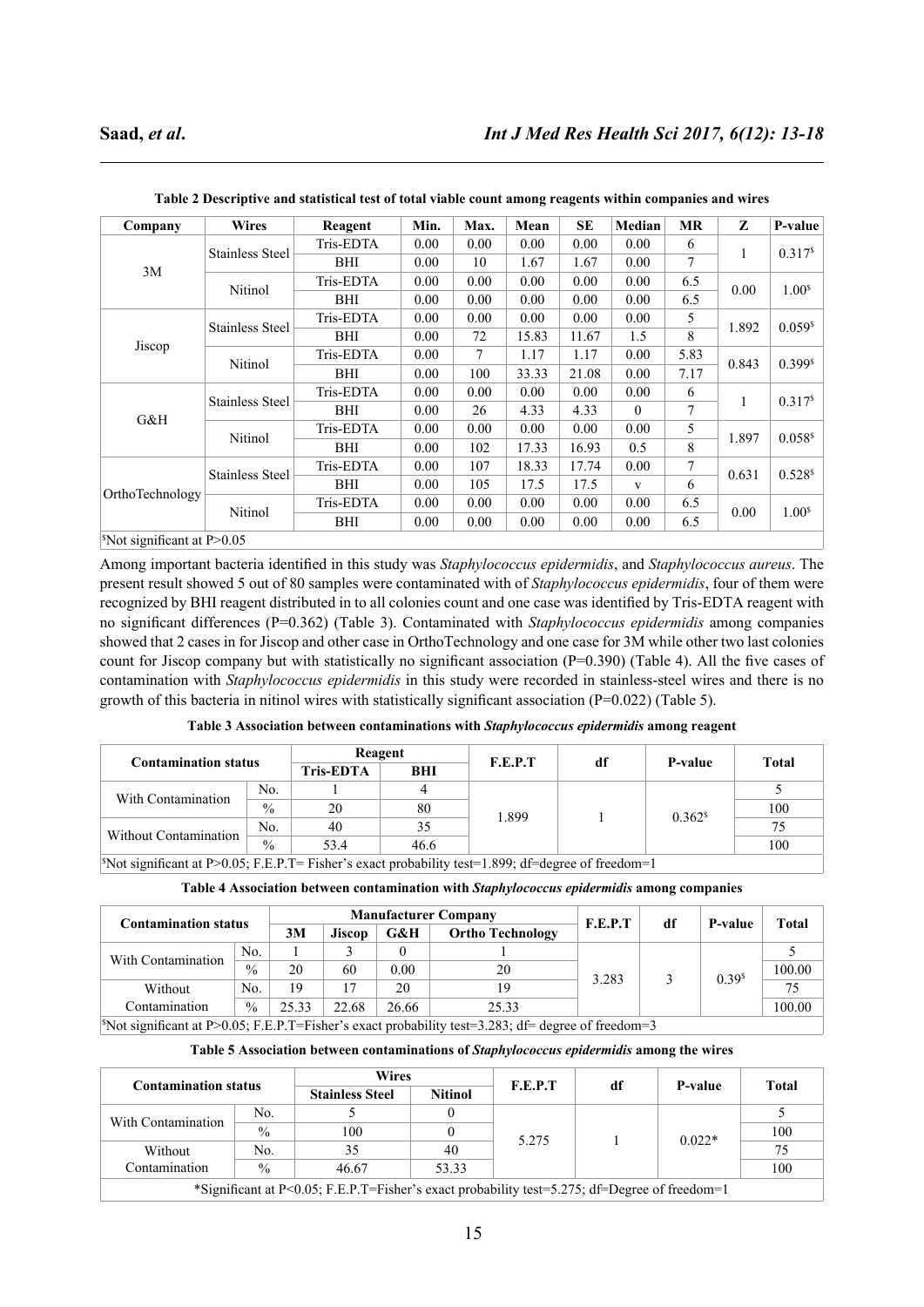Only 2 cases of contamination were identified with *Staphylococcus aureus* in tris-EDTA one case was identified by BHI with no statistically significant association was found  $(P=1.00)$  (Table 6).

| <b>Contamination status</b>                                                                                    |               | Reagents         |            |         |    | P-value           | Total |
|----------------------------------------------------------------------------------------------------------------|---------------|------------------|------------|---------|----|-------------------|-------|
|                                                                                                                |               | <b>Tris-EDTA</b> | <b>BHI</b> | F.E.P.T | df |                   |       |
| With Contamination                                                                                             | No.           | 2                |            |         |    |                   |       |
|                                                                                                                | $\frac{0}{0}$ | 66.67            | 33.33      |         |    |                   | 100   |
|                                                                                                                | No.           | 38               | 39         | 0.344   |    | 1.00 <sup>s</sup> | 77    |
| Without Contamination                                                                                          | $\frac{0}{0}$ | 49.35            | 50.65      |         |    |                   | 100   |
| <sup>[S</sup> Not significant at P>0.05; F.E.P.T=Fisher's exact probability test=0.344; df=degree of freedom=1 |               |                  |            |         |    |                   |       |

| Table 6 Association between contaminations with Staphylococcus aureus among reagents |  |  |
|--------------------------------------------------------------------------------------|--|--|
|--------------------------------------------------------------------------------------|--|--|

Regarding the distribution of *Staphylococcus aureus*, Table 7 showed that 3 cases were contaminated in companies distributed in to 2 cases in OrthoTechnology and 1 case in Jiscop (33.33%) with no statistically significant association was found  $(P=0.616)$ .

**Table 7 Association between contaminations with** *Staphylococcus aureus* **among companies**

| <b>Contamination status</b> |                                                                                                        |       |                                                 | Company |       | F.E.P.T |  | <b>P-value</b>     | Total  |  |
|-----------------------------|--------------------------------------------------------------------------------------------------------|-------|-------------------------------------------------|---------|-------|---------|--|--------------------|--------|--|
|                             |                                                                                                        | 3M    | G&H<br><b>Ortho Technology</b><br><b>Jiscop</b> |         |       | df      |  |                    |        |  |
| With Contamination          | No.                                                                                                    | 0     |                                                 |         |       |         |  |                    |        |  |
|                             | $\frac{0}{0}$                                                                                          | 0.00  | 33.33                                           | 0.00    | 66.67 | 2.974   |  |                    | 100.00 |  |
| Without                     | No.                                                                                                    | 20    | 19                                              | 20      | 18    |         |  | 0.616 <sup>s</sup> | 77     |  |
| Contamination               | $\frac{0}{0}$                                                                                          | 25.81 | 24.72                                           | 25.81   | 23.66 |         |  |                    | 100.00 |  |
|                             | SNot significant at $P > 0.05$ ; F.E.P.T=Fisher's exact probability test=2.974; df=degree of freedom=3 |       |                                                 |         |       |         |  |                    |        |  |

The contamination with *Staphylococcus aureus* among wires in this result only 2 cases were found to be recorded contamination one in stainless steel wires and one case in nitinol wires (33.33) in 7 colonies with no statistically significant association was found  $(P=1.00)$  (Table 8).

**Table 8 Association between contamination with** *Staphylococcus aureus* **among the wires**

| <b>Contamination status</b>                                                                                                                                                                      |               | <b>Wires</b>                             |       |         |    | <b>P-value</b>      |              |
|--------------------------------------------------------------------------------------------------------------------------------------------------------------------------------------------------|---------------|------------------------------------------|-------|---------|----|---------------------|--------------|
|                                                                                                                                                                                                  |               | <b>Nitinol</b><br><b>Stainless Steel</b> |       | F.E.P.T | df |                     | <b>Total</b> |
|                                                                                                                                                                                                  | No.           |                                          |       |         |    | $1.00^{\mathrm{s}}$ |              |
| With Contamination                                                                                                                                                                               | $\frac{0}{0}$ | 66.67                                    | 33.33 |         |    |                     | 100          |
|                                                                                                                                                                                                  | No.           | 38                                       | 39    | 0.344   |    |                     | 77           |
| Without Contamination                                                                                                                                                                            | $\frac{0}{0}$ | 49.36                                    | 50.64 |         |    |                     | 100          |
| $\frac{\text{SNot significant at } D > 0.05 \cdot F F D T = Eicher's exact probability test = 0.344 \cdot \text{d} = \text{dearea of freedom} = 1.544 \cdot \text{d} = \text{dearea of freedom}$ |               |                                          |       |         |    |                     |              |

\$ Not significant at P>0.05; F.E.P.T= Fisher's exact probability test=0.344; df=degree of freedom=1

#### **DISCUSSION**

In orthodontic treatment the disease may be transpose either through direct interaction with contaminate instrument or material, use the material directly from manufacture packing or utilized the instruments without appropriate sterilization or disinfection [7,8]. Orthodontic arch wires used for alignment the teeth and come in contact with mucous membrane and sometime cause tear of mucosa, therefor the orthodontic arch wires consider semi-critical instrument and must be sterilized before used [9,10].

The samples of the present study consist of two types of maxillary orthodontic arch wires (stainless-steel and nitinol) from four companies: 3M United company, OrthoTechnology Company, G&H Wire company and Jiscop company.

The outcomes of the investigation show that bacteria were existing on arch wires as received from the manufacture. Thus, these arch wires are not sterilized, and this approve the outcome of prior studies of dental burs [11], endodontic files [12], orthodontic molar tubes [13] and orthodontic pliers [14]. The level of contamination was found to be negative and can be considered to be minor since these arch wires are located in the oral environment, which has approximately  $5 \times 10^8$  bacterial cells per milliliter.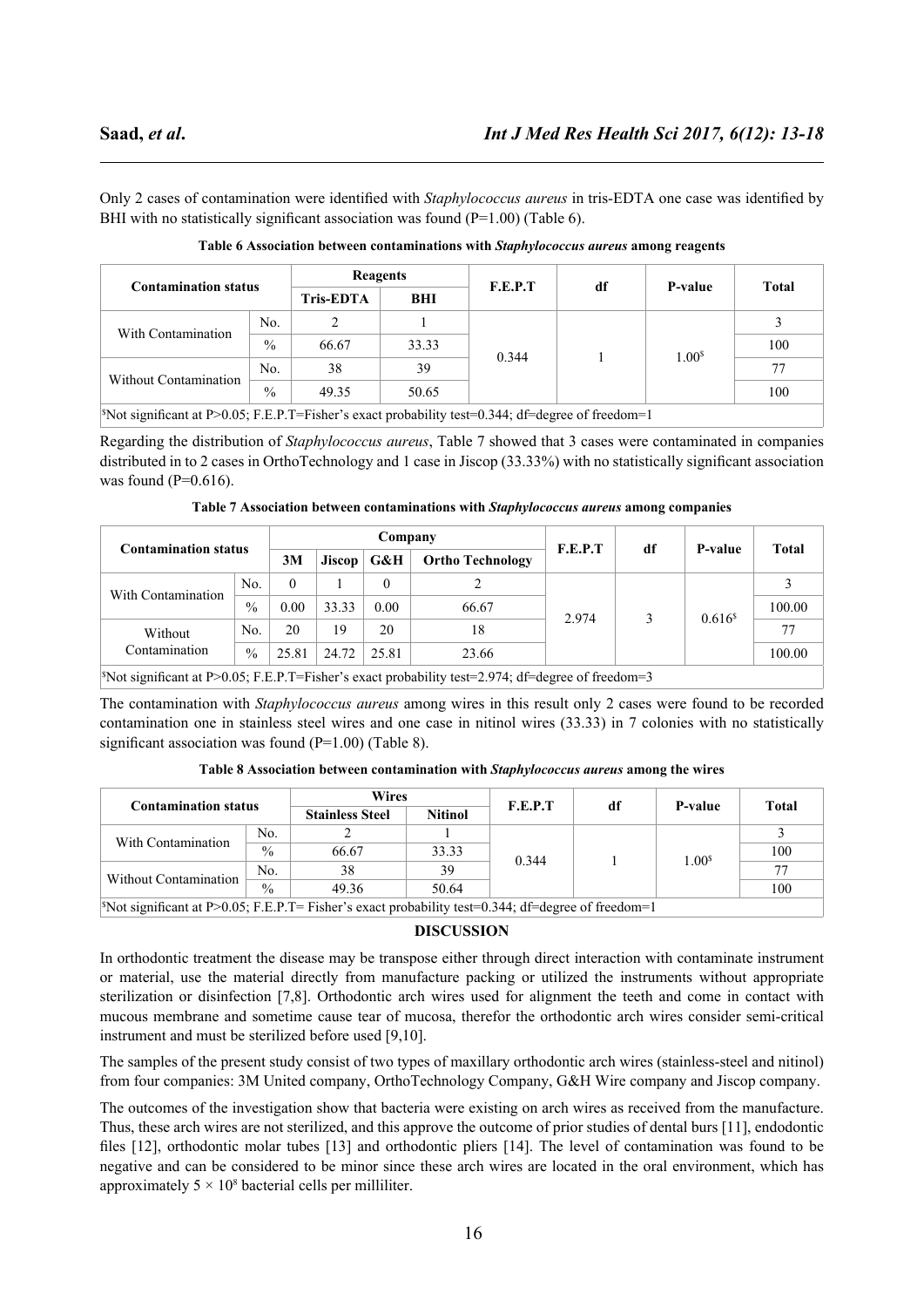Most bacteria recognize in the present study refer the contamination of unused orthodontic arch wires associated to hand hygiene or probable from aerosols created from the mouth during packaging of arch wires. In a healthy oral environment, the relationship of the host with microorganism is equilibrium and complex [15].

In present study, the orthodontic arch wires exhibited microbial contamination. And the arch wires have vital clinical effects as come in contact with oral mucosa and consequently to the blood stream establishing potential source of cross contamination. The orthodontic arch wires are providing in individual sealed packages. So that microbial contaminations show in as received orthodontic arch wires may be associated with transfer of microorganism throughout manufacturing procedure, handling, or transportation.

The result show in the present study that different types of bacteria are present, the *Staphylococcus epidermidis* and *Staphylococcus aureus* is most bacteria isolated, this mean skin contact during manufacturing or packaging is the most common cause of contamination, this result partial agree with study performed by Azeredo Fabiane, et al. [14] determine bacterial contamination of orthodontic pliers and found various types of *Staphylococcus* species (*Staphylococcus saprophyticus*, *Staphylococcus aureus*, *Staphylococcus epidermidis*) and estimate the band removal plier is high contamination and the plastic material in the tip of plier encourage bacterial contamination. The result agrees with the findings of dos Santos Gerzson, et al. that found most bacterial contaminate the orthodontic bracket were *Staphylococcus aureus* and *Staphylococcus epidermidis* [16].

But it partially agrees with Barker, et al. who investigated bacterial contamination of different orthodontic material that found large amount of *Staphylococcus epidermidis* and founded the most source of contamination through skin contamination [17]. And other type of bacteria found was *Streptococcus sanguinis*. It resident bacteria in the oral flora in healthy people, its inculpates as contributing agent in infective endocarditis. And the existing this type of bacteria has special attention since the may hit the soft tissue and consequently to the blood stream and become potential area for cross contamination. In general, the present of microorganism greater than normal level maybe lead to systemic complication beside to caries and periodontal disease [18,19] occasional the *Staphylococcus epidermidis* is causative agent of endocarditis when there's complication of dental treatment with present of bacteremia [20] and there is relationship some type of orthodontic process like orthodontic banding and bacteremia [21,22].

The pathogenic capacity of *Staphylococcus aureus* related to combination between the effect of extracellular factor and toxin, collected with invasive properties. The *Staphylococcus aureus* can cause endocarditis, osteomyelitis, meningitis, or lung infection [23]. The presence of these respiratory pathogens in the biofilm can work as a reservoir for microorganism associated with nosocomial pneumonia [24].

#### **CONCLUSION**

From the result of present study, not all materials that received from manufacturer are free from contamination and needed to effective method for sterilization and disinfection to avoid cross-contamination among the patients and the arch wires must be sterilized by suitable method before clinical used.

#### **DECLARATIONS**

### **Conflict of Interest**

The authors and planners have disclosed no potential conflicts of interest, financial or otherwise.

# **REFERENCES**

- [1] Papaioannou, William, et al. "Adhesion of *Streptococcus mutans* to different types of brackets." *The Angle Orthodontist* Vol. 77, No. 6, 2007, pp. 1090-95.
- [2] Schwiertz, Andreas. *Microbiota of the human body: Implications in health and disease: Volume 902 of Advances in Experimental Medicine and Biology*. Springer, 2016.
- [3] Agostinho, Alessandra Marçal, et al. "Cross-contamination in the dental laboratory through the polishing procedure of complete dentures." *Brazilian Dental Journal* Vol.15 No.2, 2004, pp. 138-43.
- [4] Khan, Hassan Ahmed, Fatima Kanwal Baig, and Riffat Mehboob. "Nosocomial infections: epidemiology, prevention, control and surveillance." *Asian Pacific Journal of Tropical Biomedicine* 2017.